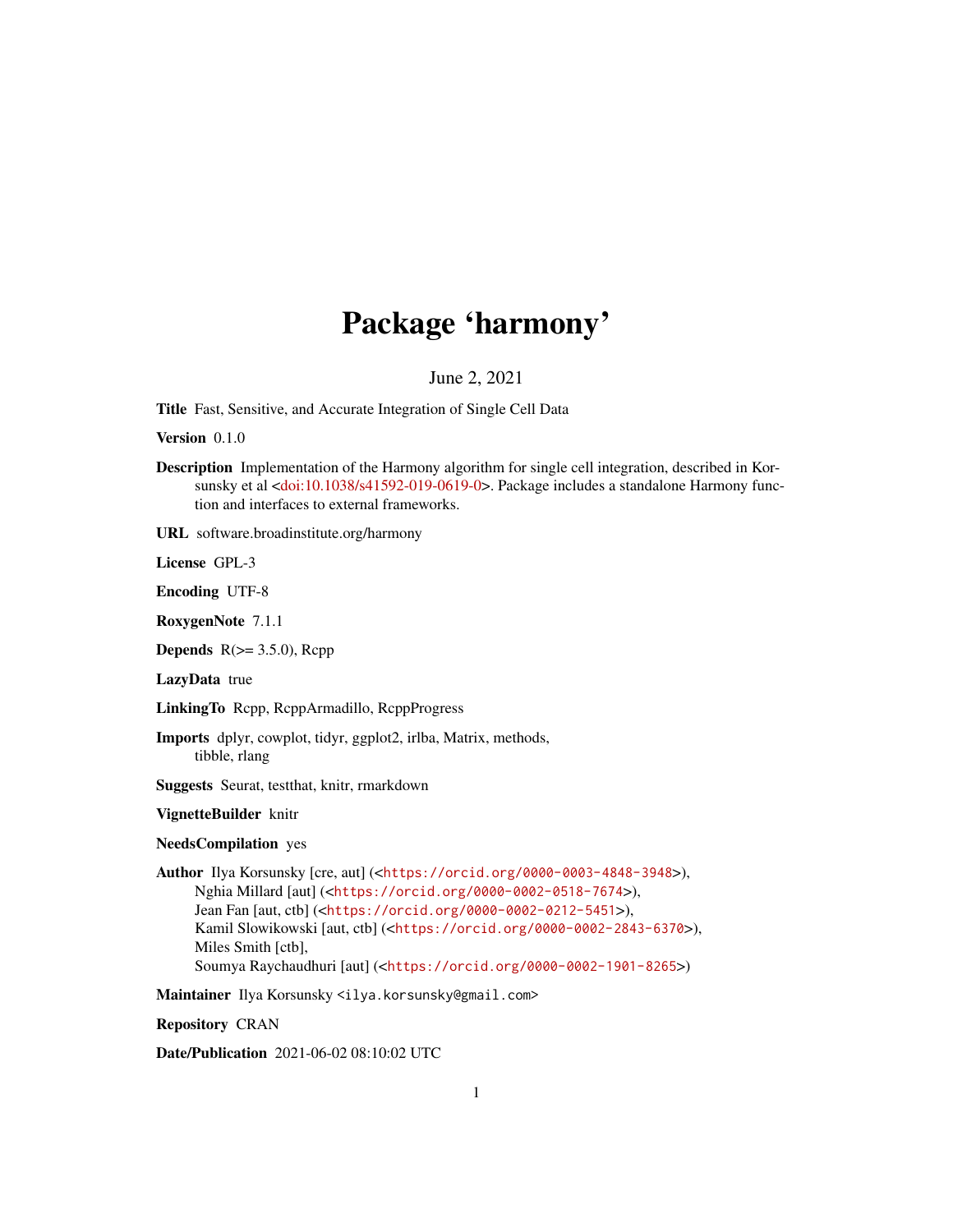### <span id="page-1-0"></span>R topics documented:

| Index |  |
|-------|--|
|       |  |
|       |  |
|       |  |
|       |  |
|       |  |
|       |  |

cell\_lines *List of metadata table and scaled PCs matrix*

### Description

List of metadata table and scaled PCs matrix

### Usage

cell\_lines

### Format

: meta\_data: data.table of 9478 rows with defining dataset and cell\_type scaled\_pcs: data.table of 9478 rows (cells) and 20 columns (PCs)

### Source

<https://support.10xgenomics.com/single-cell-gene-expression/datasets>

cell\_lines\_small *Same as cell\_lines but smaller (300 cells).*

### Description

Same as cell\_lines but smaller (300 cells).

### Usage

cell\_lines\_small

### Format

An object of class list of length 2.

### Source

<https://support.10xgenomics.com/single-cell-gene-expression/datasets>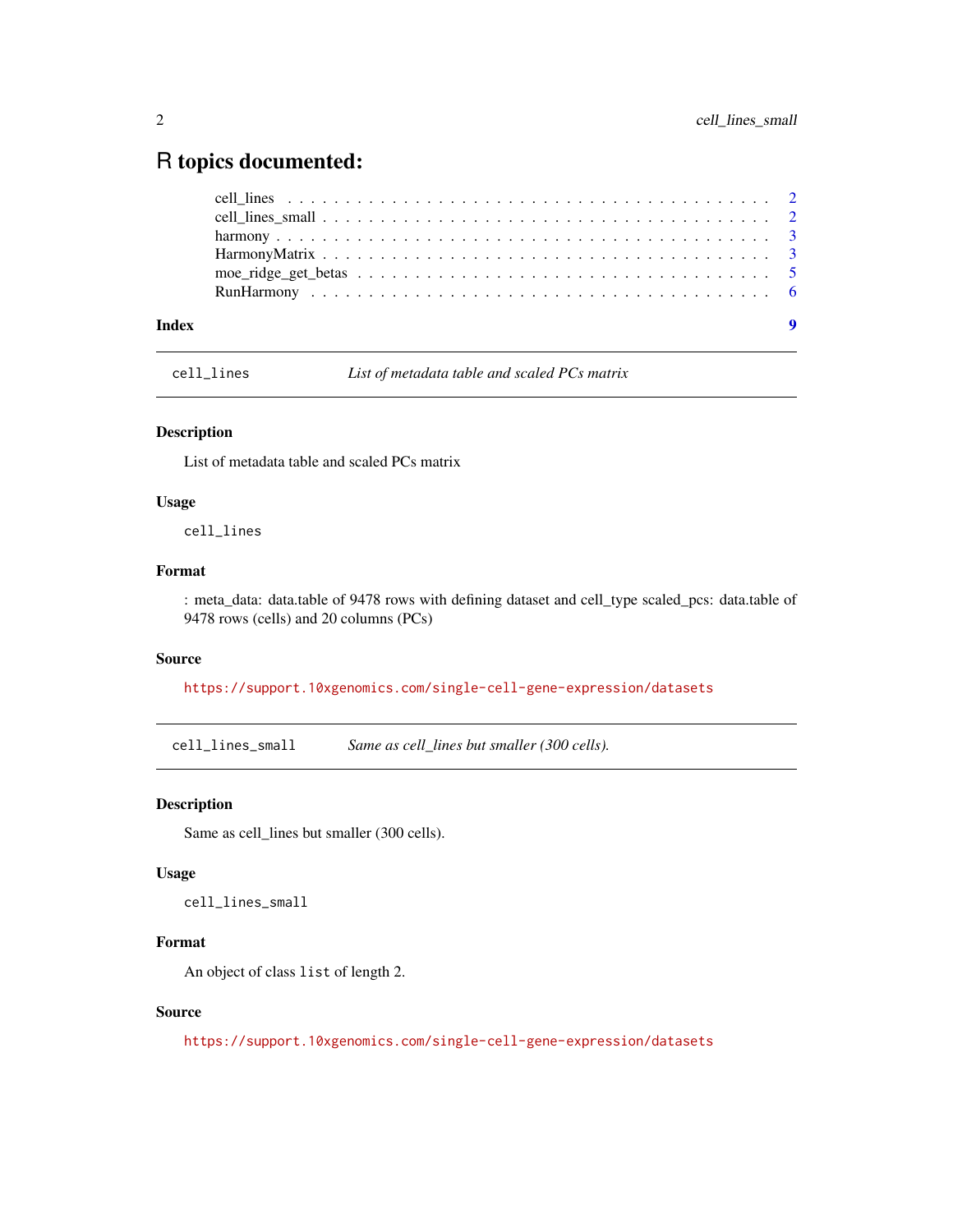<span id="page-2-0"></span>

### Description

Algorithm for single cell integration.

### Usage

- 1. ?HarmonyMatrix to run Harmony on gene expression or PCA embeddings matrix.
- 2. ?RunHarmony to run Harmony on Seurat objects.

### Useful links

- 1. Report bugs at <https://github.com/immunogenomics/harmony/issues>
- 2. Read the manuscript [online.](https://www.nature.com/articles/s41592-019-0619-0)

HarmonyMatrix *Main Harmony interface*

#### Description

Use this to run the Harmony algorithm on gene expression or PCA matrix.

### Usage

```
HarmonyMatrix(
  data_mat,
 meta_data,
  vars_use,
  do_pca = TRUE,npcs = 20,
  theta = NULL,
  lambda = NULL,sigma = 0.1,
  ncluster = NULL,tau = 0,
  block.size = 0.05,
  max.iter.harmony = 10,
 max.iter.cluster = 200,
  epsilon.cluster = 1e-05,
  epsilon.harmony = 1e-04,
  plot_convergence = FALSE,
  return_object = FALSE,
  verbose = TRUE,
```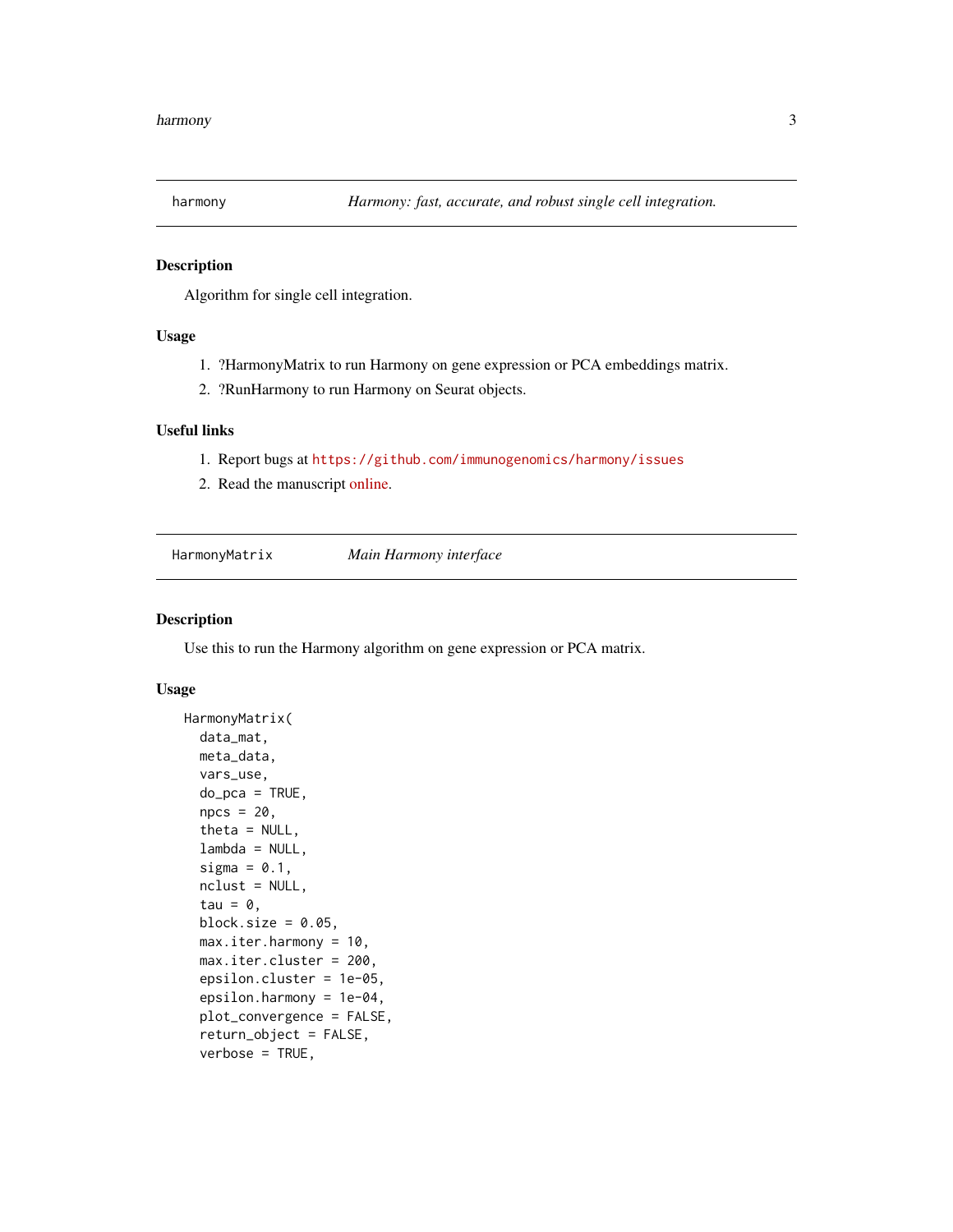```
reference_values = NULL,
  cluster_prior = NULL
\mathcal{L}
```
### Arguments

| data_mat         | Matrix of normalized gene expession (default) or PCA embeddings (see do_pca).<br>Cells can be rows or columns.                                                                                                                                                      |  |  |  |
|------------------|---------------------------------------------------------------------------------------------------------------------------------------------------------------------------------------------------------------------------------------------------------------------|--|--|--|
| meta_data        | Either (1) Dataframe with variables to integrate or (2) vector with labels.                                                                                                                                                                                         |  |  |  |
| vars_use         | If meta_data is dataframe, this defined which variable(s) to remove (character<br>vector).                                                                                                                                                                          |  |  |  |
| do_pca           | Whether to perform PCA on input matrix.                                                                                                                                                                                                                             |  |  |  |
| npcs             | If doing PCA on input matrix, number of PCs to compute.                                                                                                                                                                                                             |  |  |  |
| theta            | Diversity clustering penalty parameter. Specify for each variable in vars_use<br>Default theta=2. theta=0 does not encourage any diversity. Larger values of<br>theta result in more diverse clusters.                                                              |  |  |  |
| lambda           | Ridge regression penalty parameter. Specify for each variable in vars_use. De-<br>fault lambda=1. Lambda must be strictly positive. Smaller values result in more<br>aggressive correction.                                                                         |  |  |  |
| sigma            | Width of soft kmeans clusters. Default sigma=0.1. Sigma scales the distance<br>from a cell to cluster centroids. Larger values of sigma result in cells assigned<br>to more clusters. Smaller values of sigma make soft kmeans cluster approach<br>hard clustering. |  |  |  |
| nclust           | Number of clusters in model. nclust=1 equivalent to simple linear regression.                                                                                                                                                                                       |  |  |  |
| tau              | Protection against overclustering small datasets with large ones. tau is the ex-<br>pected number of cells per cluster.                                                                                                                                             |  |  |  |
| block.size       | What proportion of cells to update during clustering. Between 0 to 1, default<br>0.05. Larger values may be faster but less accurate                                                                                                                                |  |  |  |
| max.iter.harmony |                                                                                                                                                                                                                                                                     |  |  |  |
|                  | Maximum number of rounds to run Harmony. One round of Harmony involves<br>one clustering and one correction step.                                                                                                                                                   |  |  |  |
| max.iter.cluster |                                                                                                                                                                                                                                                                     |  |  |  |
|                  | Maximum number of rounds to run clustering at each round of Harmony.                                                                                                                                                                                                |  |  |  |
| epsilon.cluster  | Convergence tolerance for clustering round of Harmony. Set to -Inf to never<br>stop early.                                                                                                                                                                          |  |  |  |
| epsilon.harmony  |                                                                                                                                                                                                                                                                     |  |  |  |
|                  | Convergence tolerance for Harmony. Set to -Inf to never stop early.                                                                                                                                                                                                 |  |  |  |
| plot_convergence |                                                                                                                                                                                                                                                                     |  |  |  |
|                  | Whether to print the convergence plot of the clustering objective function. TRUE<br>to plot, FALSE to suppress. This can be useful for debugging.                                                                                                                   |  |  |  |
| return_object    | (Advanced Usage) Whether to return the Harmony object or only the corrected<br>PCA embeddings.                                                                                                                                                                      |  |  |  |
| verbose          | Whether to print progress messages. TRUE to print, FALSE to suppress.                                                                                                                                                                                               |  |  |  |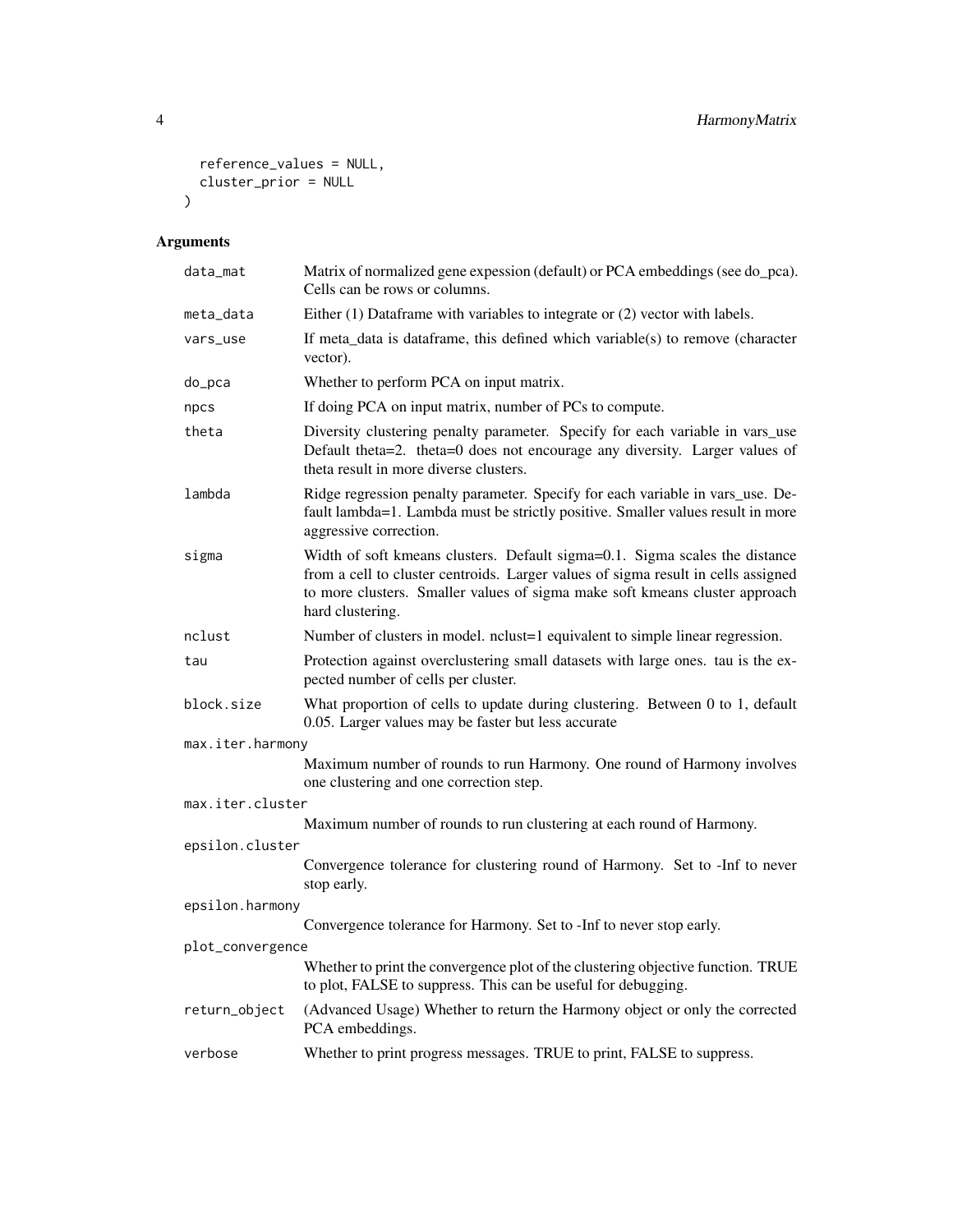<span id="page-4-0"></span>

| reference_values |                                                                                                                                                                                                             |
|------------------|-------------------------------------------------------------------------------------------------------------------------------------------------------------------------------------------------------------|
|                  | (Advanced Usage) Defines reference dataset(s). Cells that have batch variables<br>values matching reference values will not be moved.                                                                       |
| cluster_prior    | (Advanced Usage) Provides user defined clusters for cluster initialization. If<br>the number of provided clusters C is less than K, Harmony will initialize K-C<br>clusters with kmeans. C cannot exceed K. |

### Value

By default, matrix with corrected PCA embeddings. If return\_object is TRUE, returns the full Harmony object (R6 reference class type).

### Examples

```
## By default, Harmony inputs a normalized gene expression matrix
## Not run:
harmony_embeddings <- HarmonyMatrix(exprs_matrix, meta_data, 'dataset')
## End(Not run)
## Harmony can also take a PCA embeddings matrix
data(cell_lines_small)
pca_matrix <- cell_lines_small$scaled_pcs
meta_data <- cell_lines_small$meta_data
harmony_embeddings <- HarmonyMatrix(pca_matrix, meta_data, 'dataset',
                                    do_pca=FALSE)
## Output is a matrix of corrected PC embeddings
dim(harmony_embeddings)
harmony_embeddings[seq_len(5), seq_len(5)]
## Finally, we can return an object with all the underlying data structures
harmony_object <- HarmonyMatrix(pca_matrix, meta_data, 'dataset',
                                    do_pca=FALSE, return_object=TRUE)
dim(harmony_object$Y) ## cluster centroids
dim(harmony_object$R) ## soft cluster assignment
dim(harmony_object$Z_corr) ## corrected PCA embeddings
head(harmony_object$O) ## batch by cluster co-occurence matrix
```
moe\_ridge\_get\_betas *Get beta Utility*

### Description

Utility function to get ridge regression coefficients from trained Harmony object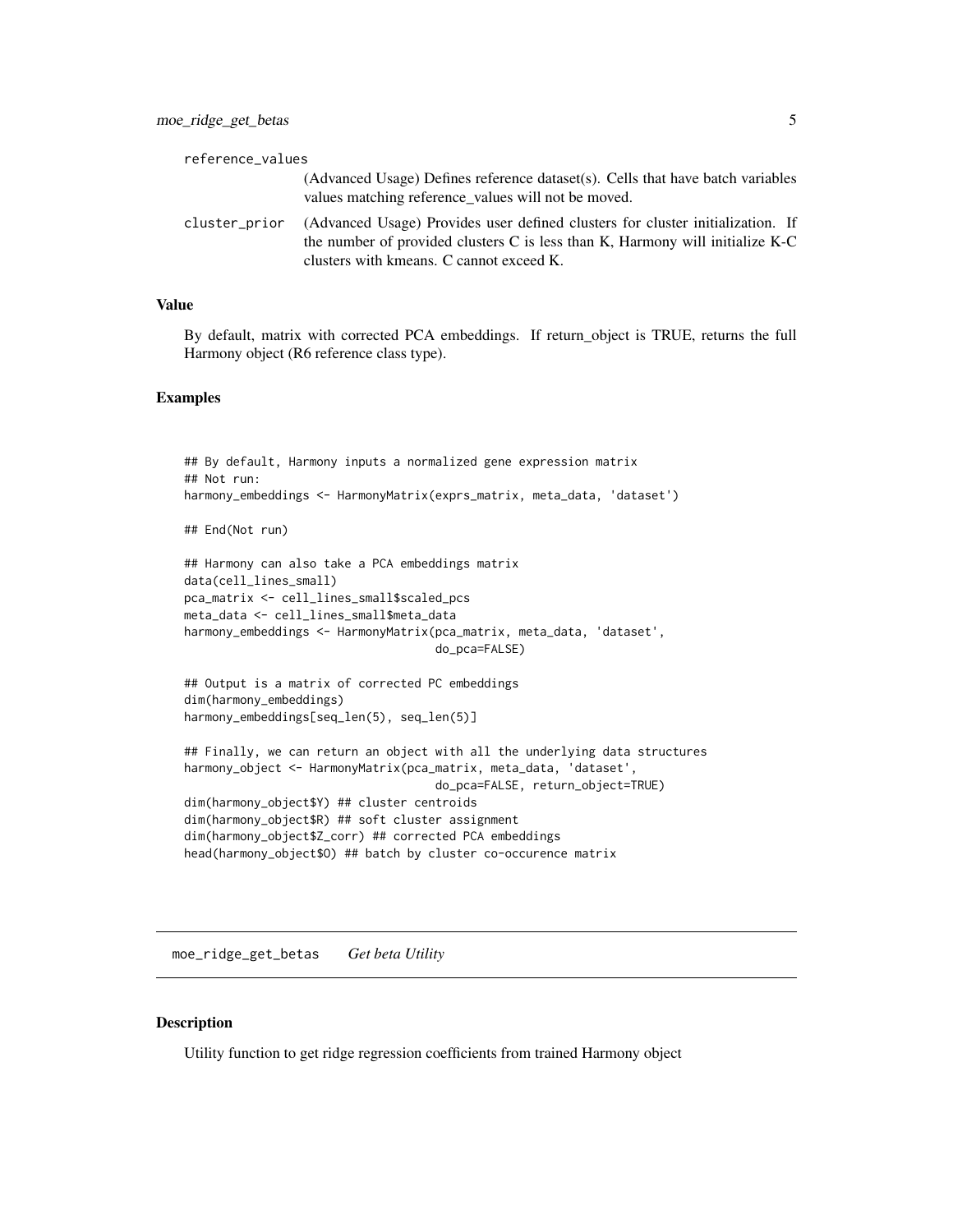#### <span id="page-5-0"></span>Usage

moe\_ridge\_get\_betas(harmonyObj)

### Arguments

harmonyObj Trained harmony object. Get this by running HarmonyMatrix function with return\_object=TRUE.

### Value

Returns nothing, modifies object in place.

### RunHarmony *Harmony single cell integration*

### Description

Run Harmony algorithm with Seurat and SingleCellAnalysis pipelines.

### Usage

```
RunHarmony(object, group.by.vars, ...)
```

```
## S3 method for class 'Seurat'
RunHarmony(
 object,
  group.by.vars,
  reduction = "pca",
  dims.use = NULL,
  theta = NULL,
  lambda = NULL,sigma = 0.1,
  nclust = NULL,
  tau = \theta,
 block.size = 0.05,
 max.iter.harmony = 10,
 max.iter.cluster = 20,
  epsilon.cluster = 1e-05,
  epsilon.harmony = 1e-04,
 plot_convergence = FALSE,
  verbose = TRUE,
  reference_values = NULL,
  reduction.save = "harmony",
  assay.use = "RNA",
 project.dim = TRUE,
  ...
\mathcal{E}
```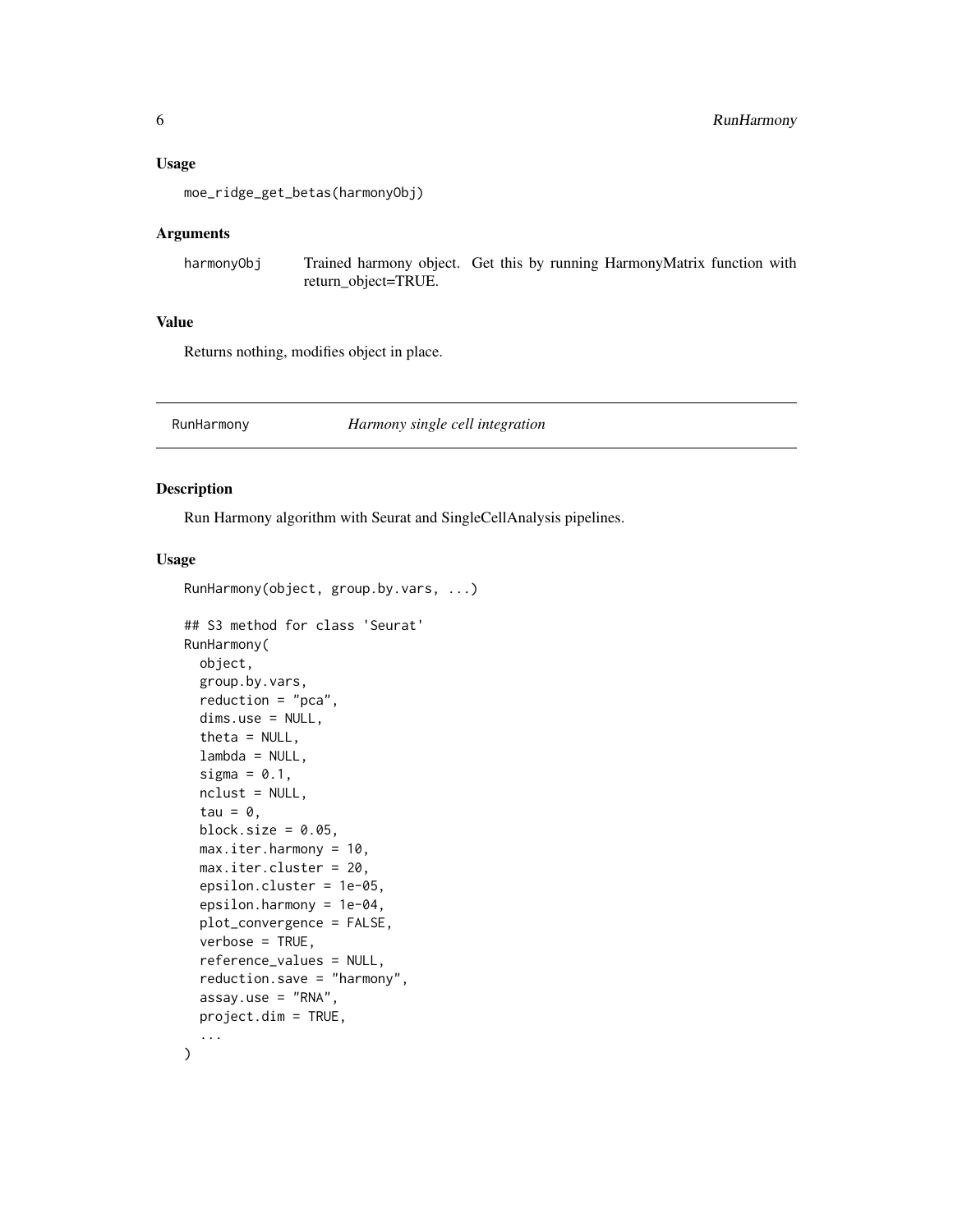### RunHarmony 7

### Arguments

| object           | Pipeline object. Must have PCA computed.                                                                                                                                                                                                                            |
|------------------|---------------------------------------------------------------------------------------------------------------------------------------------------------------------------------------------------------------------------------------------------------------------|
| group.by.vars    | Which variable(s) to remove (character vector).                                                                                                                                                                                                                     |
|                  | other parameters                                                                                                                                                                                                                                                    |
| reduction        | Name of dimension reduction to use. Default is PCA.                                                                                                                                                                                                                 |
| dims.use         | Which PCA dimensions to use for Harmony. By default, use all                                                                                                                                                                                                        |
| theta            | Diversity clustering penalty parameter. Specify for each variable in group.by.vars.<br>Default theta=2. theta=0 does not encourage any diversity. Larger values of theta<br>result in more diverse clusters.                                                        |
| lambda           | Ridge regression penalty parameter. Specify for each variable in group.by.vars.<br>Default lambda=1. Lambda must be strictly positive. Smaller values result in<br>more aggressive correction.                                                                      |
| sigma            | Width of soft kmeans clusters. Default sigma=0.1. Sigma scales the distance<br>from a cell to cluster centroids. Larger values of sigma result in cells assigned<br>to more clusters. Smaller values of sigma make soft kmeans cluster approach<br>hard clustering. |
| nclust           | Number of clusters in model. nclust=1 equivalent to simple linear regression.                                                                                                                                                                                       |
| tau              | Protection against overclustering small datasets with large ones. tau is the ex-<br>pected number of cells per cluster.                                                                                                                                             |
| block.size       | What proportion of cells to update during clustering. Between 0 to 1, default<br>0.05. Larger values may be faster but less accurate                                                                                                                                |
| max.iter.harmony |                                                                                                                                                                                                                                                                     |
|                  | Maximum number of rounds to run Harmony. One round of Harmony involves<br>one clustering and one correction step.                                                                                                                                                   |
| max.iter.cluster |                                                                                                                                                                                                                                                                     |
| epsilon.cluster  | Maximum number of rounds to run clustering at each round of Harmony.                                                                                                                                                                                                |
|                  | Convergence tolerance for clustering round of Harmony Set to -Inf to never stop<br>early.                                                                                                                                                                           |
| epsilon.harmony  |                                                                                                                                                                                                                                                                     |
|                  | Convergence tolerance for Harmony. Set to -Inf to never stop early.                                                                                                                                                                                                 |
| plot_convergence |                                                                                                                                                                                                                                                                     |
|                  | Whether to print the convergence plot of the clustering objective function. TRUE<br>to plot, FALSE to suppress. This can be useful for debugging.                                                                                                                   |
| verbose          | Whether to print progress messages. TRUE to print, FALSE to suppress.                                                                                                                                                                                               |
| reference_values |                                                                                                                                                                                                                                                                     |
|                  | (Advanced Usage) Defines reference dataset(s). Cells that have batch variables<br>values matching reference_values will not be moved                                                                                                                                |
| reduction.save   | Keyword to save Harmony reduction. Useful if you want to try Harmony with<br>multiple parameters and save them as e.g. 'harmony_theta0', 'harmony_theta1',<br>'harmony_theta2'                                                                                      |
| assay.use        | (Seurat V3 only) Which assay to Harmonize with (RNA by default).                                                                                                                                                                                                    |
| project.dim      | Project dimension reduction loadings. Default TRUE.                                                                                                                                                                                                                 |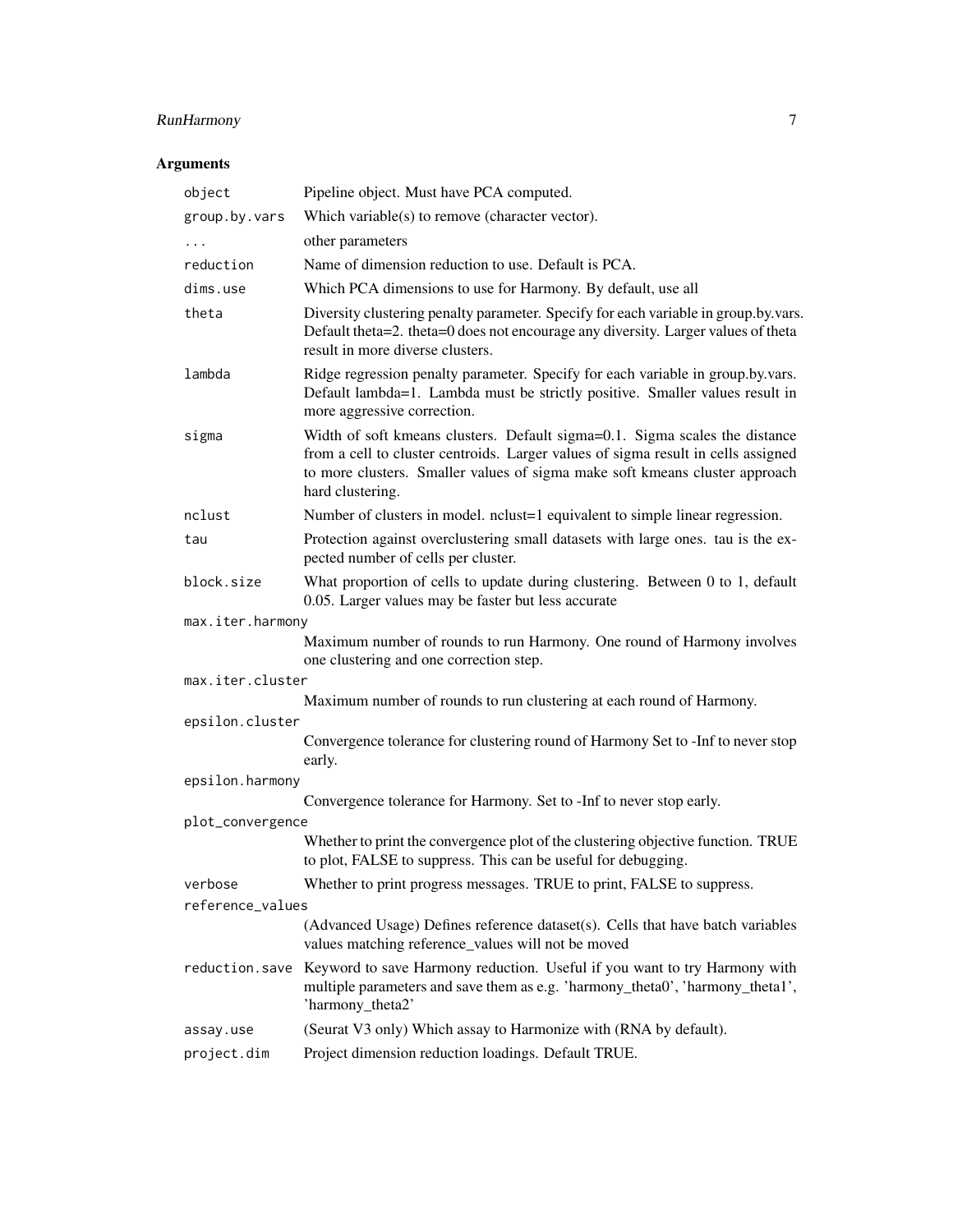### Value

Seurat (version 3) object. Harmony dimensions placed into dimensional reduction object harmony. For downstream Seurat analyses, use reduction='harmony'.